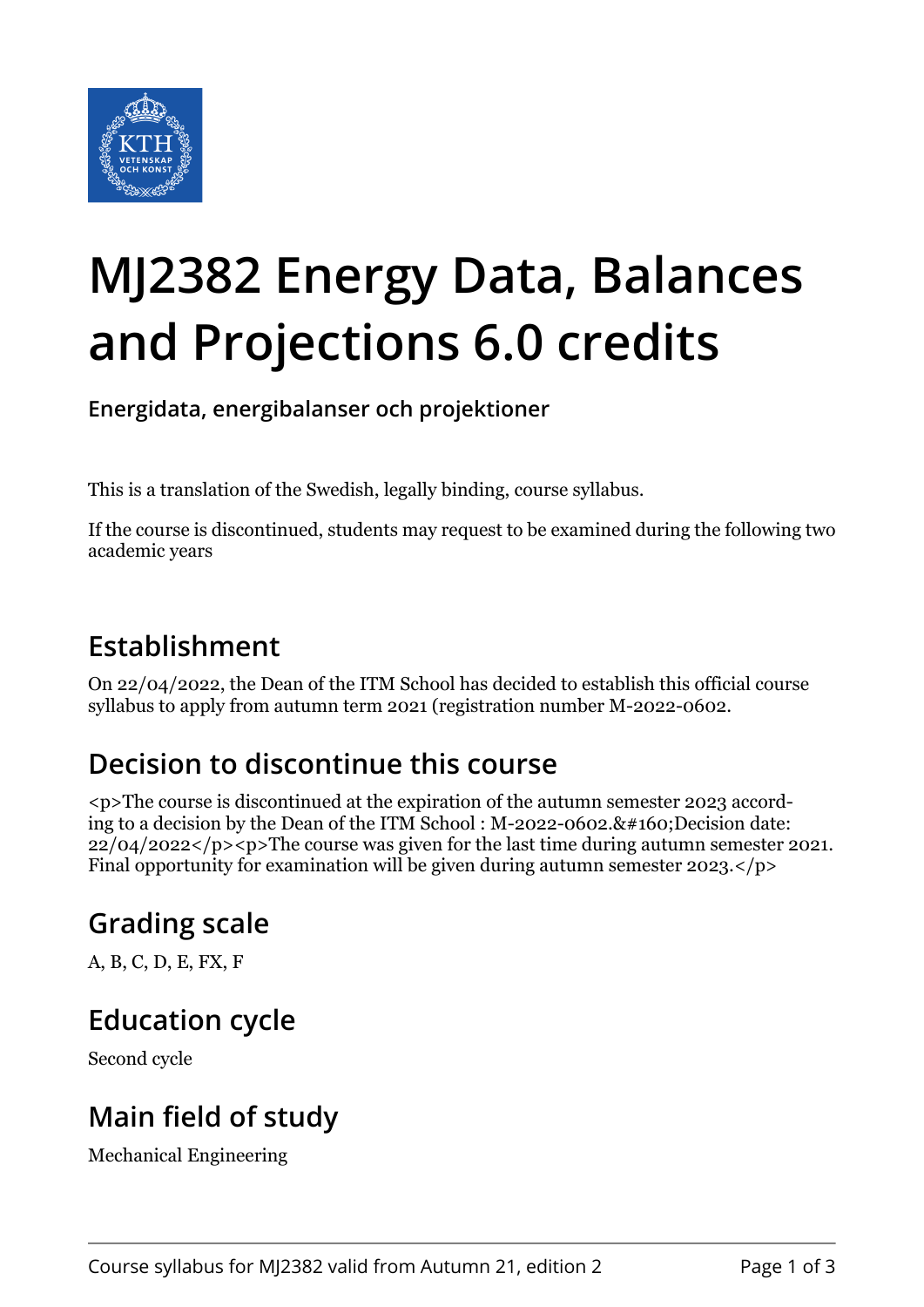## **Language of instruction**

The language of instruction is specified in the course offering information in the course catalogue.

#### **Intended learning outcomes**

After passing the course, the students should be able to:

- 1. Explain why political decisions and planning for the development of sustainable national energy systems require a reliable energy balance and prognoses for future energy requirements.
- 2. Interpret the most important aspects of a national energy balance and its application.
- 3. Describe the economic drivers of long term energy transitions and critique how these are modelled.
- 4. Develop and apply a techno-economic model to policies, technologies and other interventions using scenario analysis.
- 5. Analyze key outputs of techno-economic models, including system costs and shadow prices, in combination with off-model data and interpret in terms of their social, economic and environmental dimensions and sustainable development.

#### **Course contents**

The overall objective of the course is to explore basic energy system concepts related to energy data, energy infrastructure investments, energy-environment economics and the role of indicators for sustainable development.

The students will gain practical experience in the use of a range of economic tools and models. These include basic linear programming techniques, the economic interpretation of energy models and economic indicators relating to policy and technology scenarios. In a group project, they will use an energy system model to map key economic indicators to sustainable development goals, and further develop their critical skills in modelling and results interpretation.

## **Specific prerequisites**

#### **Examination**

- LABA Laboratory work, 0.5 credits, grading scale: P, F
- PROA Project, 3.0 credits, grading scale: A, B, C, D, E, FX, F
- SEMA Seminar, 0.5 credits, grading scale: P, F
- TENA Written exam, 2.0 credits, grading scale: A, B, C, D, E, FX, F

Based on recommendation from KTH's coordinator for disabilities, the examiner will decide how to adapt an examination for students with documented disability.